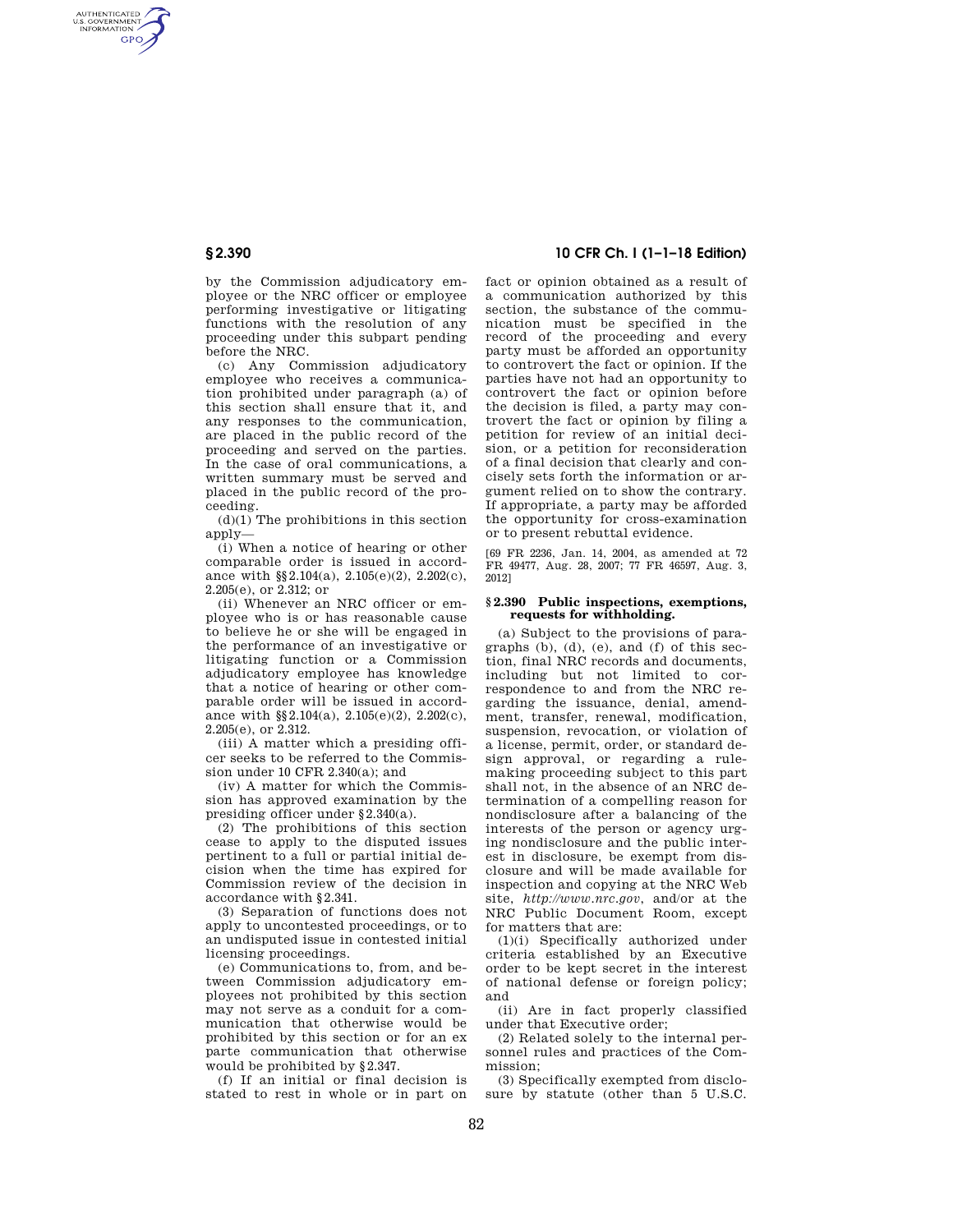## **Nuclear Regulatory Commission § 2.390**

552(b)), but only if that statute requires that the matters be withheld from the public in such a manner as to leave no discretion on the issue, or establishes particular criteria for withholding or refers to particular types or matters to be withheld.

(4) Trade secrets and commercial or financial information obtained from a person and privileged or confidential;

(5) Interagency or intra-agency memorandums or letters that would not be available by law to a party other than an agency in litigation with the agency, provided that the deliberative process privilege shall not apply to records created 25 years or more before the date on which the records were requested;

(6) Personnel and medical files and similar files, the disclosure of which would constitute a clearly unwarranted invasion of personal privacy;

(7) Records or information compiled for law enforcement purposes, but only to the extent that the production of such law enforcement records or information:

(i) Could reasonably be expected to interfere with enforcement proceedings;

(ii) Would deprive a person of a right to a fair trial or an impartial adjudication;

(iii) Could reasonably be expected to constitute an unwarranted invasion of personal privacy;

(iv) Could reasonably be expected to disclose the identity of a confidential source, including a State, local, or foreign agency or authority, or any private institution which furnished information on a confidential basis, and, in the case of a record or information compiled by a criminal law enforcement authority in the course of a criminal investigation, or by an agency conducting a lawful national security intelligence investigation, information furnished by a confidential source;

(v) Would disclose techniques and procedures for law enforcement investigations or prosecutions, or would disclose guidelines for law enforcement investigations or prosecutions if such disclosure could reasonably be expected to risk circumvention of the law; or

(vi) Could reasonably be expected to endanger the life or physical safety of any individual;

(8) Contained in or related to examination, operating, or condition reports prepared by, on behalf of, or for the use of an agency responsible for the regulation or supervision of financial institutions; or

(9) Geological and geophysical information and data, including maps, concerning wells.

(b) The procedures in this section must be followed by anyone submitting a document to the NRC who seeks to have the document, or a portion of it, withheld from public disclosure because it contains trade secrets, privileged, or confidential commercial or financial information.

(1) The submitter shall request withholding at the time the document is submitted and shall comply with the document marking and affidavit requirements set forth in this paragraph. The NRC has no obligation to review documents not so marked to determine whether they contain information eligible for withholding under paragraph (a) of this section. Any documents not so marked may be made available to the public at the NRC Web site, *http:// www.nrc.gov* or at the NRC Public Document Room.

(i) The submitter shall ensure that the document containing information sought to be withheld is marked as follows:

(A) The first page of the document, and each successive page containing such information, must be marked so as to be readily visible, at the top, or by electronic watermark or other suitable marking on the body of the page, with language substantially similar to: ''confidential information submitted under 10 CFR 2.390,'' ''withhold from public disclosure under 10 CFR 2.390,'' or ''proprietary,'' to indicate that it contains information the submitter seeks to have withheld.

(B) Each document or page, as appropriate, containing information sought to be withheld from public disclosure must indicate, adjacent to the information, or as specified in paragraph  $(b)(1)(i)(A)$  of this section if the entire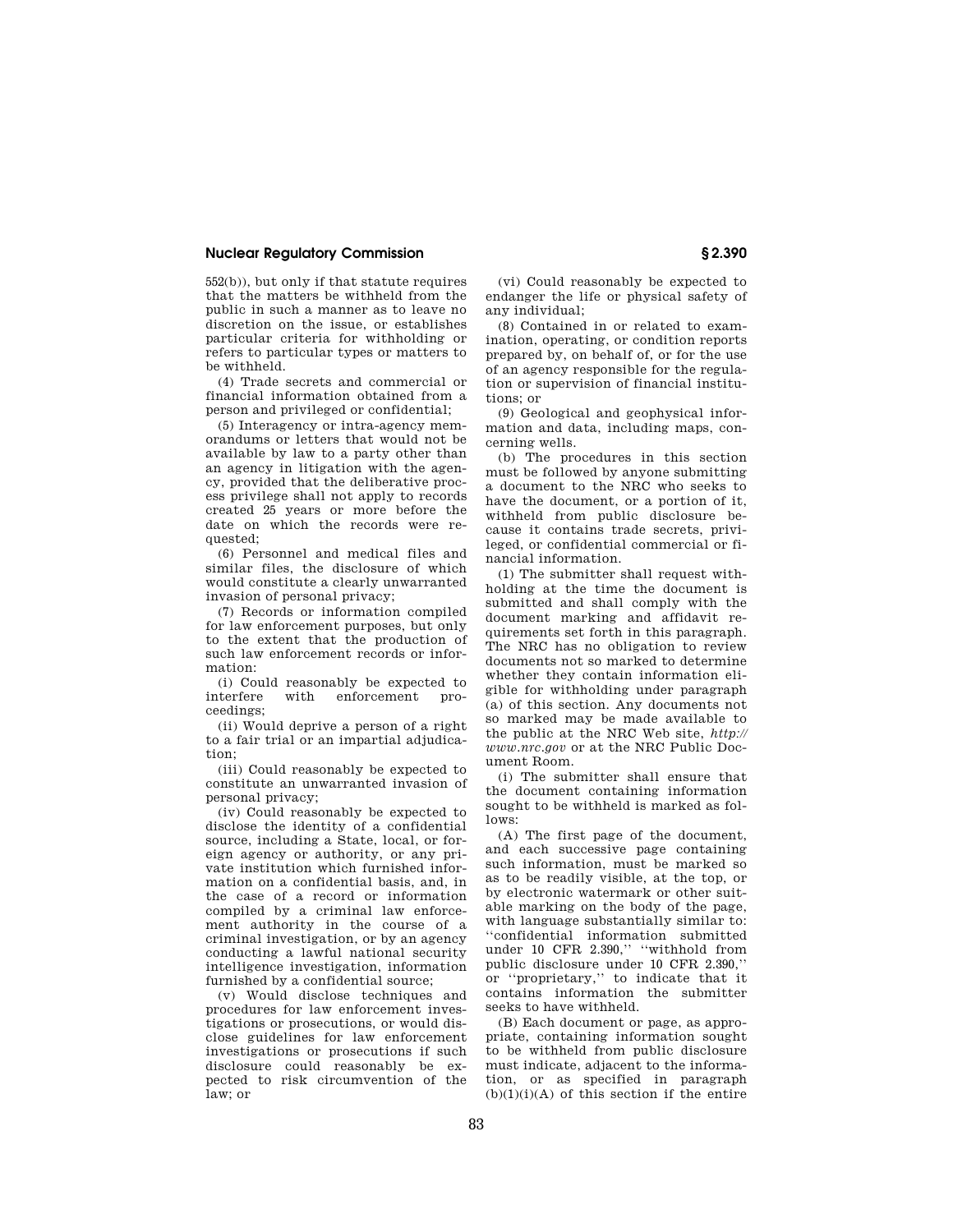page is affected, the basis (*i.e.,* trade secret, personal privacy, etc.) for proposing that the information be withheld from public disclosure under paragraph (a) of this section.

(ii) The Commission may waive the affidavit requirements on request, or on its own initiative, in circumstances the Commission, in its discretion, deems appropriate. Otherwise, except for personal privacy information, which is not subject to the affidavit requirement, the request for withholding must be accompanied by an affidavit that—

(A) Identifies the document or part sought to be withheld;

(B) Identifies the official position of the person making the affidavit;

(C) Declares the basis for proposing the information be withheld, encompassing considerations set forth in  $§2.390(a);$ 

(D) Includes a specific statement of the harm that would result if the information sought to be withheld is disclosed to the public; and

(E) Indicates the location(s) in the document of all information sought to be withheld.

(iii) In addition, an affidavit accompanying a withholding request based on paragraph (a)(4) of this section must contain a full statement of the reason for claiming the information should be withheld from public disclosure. This statement must address with specificity the considerations listed in paragraph (b)(4) of this section. In the case of an affidavit submitted by a company, the affidavit shall be executed by an officer or upper-level management official who has been specifically delegated the function of reviewing the information sought to be withheld and authorized to apply for its withholding on behalf of the company. The affidavit shall be executed by the owner of the information, even though the information sought to be withheld is submitted to the Commission by another person. The application and affidavit shall be submitted at the time of filing the information sought to be withheld. The information sought to be withheld shall be incorporated, as far as possible, into a separate document. The affiant must designate with appropriate markings information submitted in the

# **§ 2.390 10 CFR Ch. I (1–1–18 Edition)**

affidavit as a trade secret, or confidential or privileged commercial or financial information within the meaning of  $§9.17(a)(4)$  of this chapter, and such information shall be subject to disclosure only in accordance with the provisions of §9.19 of this chapter.

(2) A person who submits commercial or financial information believed to be privileged or confidential or a trade secret shall be on notice that it is the policy of the Commission to achieve an effective balance between legitimate concerns for protection of competitive positions and the right of the public to be fully apprised as to the basis for and effects of licensing or rulemaking actions, and that it is within the discretion of the Commission to withhold such information from public disclosure.

(3) The Commission shall determine whether information sought to be withheld from public disclosure under this paragraph:

(i) Is a trade secret or confidential or privileged commercial or financial information; and (ii) If so, should be withheld from public disclosure.

(4) In making the determination required by paragraph  $(b)(3)(i)$  of this section, the Commission will consider:

(i) Whether the information has been held in confidence by its owner;

(ii) Whether the information is of a type customarily held in confidence by its owner and, except for voluntarily submitted information, whether there is a rational basis therefor;

(iii) Whether the information was transmitted to and received by the Commission in confidence;

(iv) Whether the information is available in public sources;

(v) Whether public disclosure of the information sought to be withheld is likely to cause substantial harm to the competitive position of the owner of the information, taking into account the value of the information to the owner; the amount of effort or money, if any, expended by the owner in developing the information; and the ease or difficulty with which the information could be properly acquired or duplicated by others.

(5) If the Commission determines, under paragraph (b)(4) of this section, that the record or document contains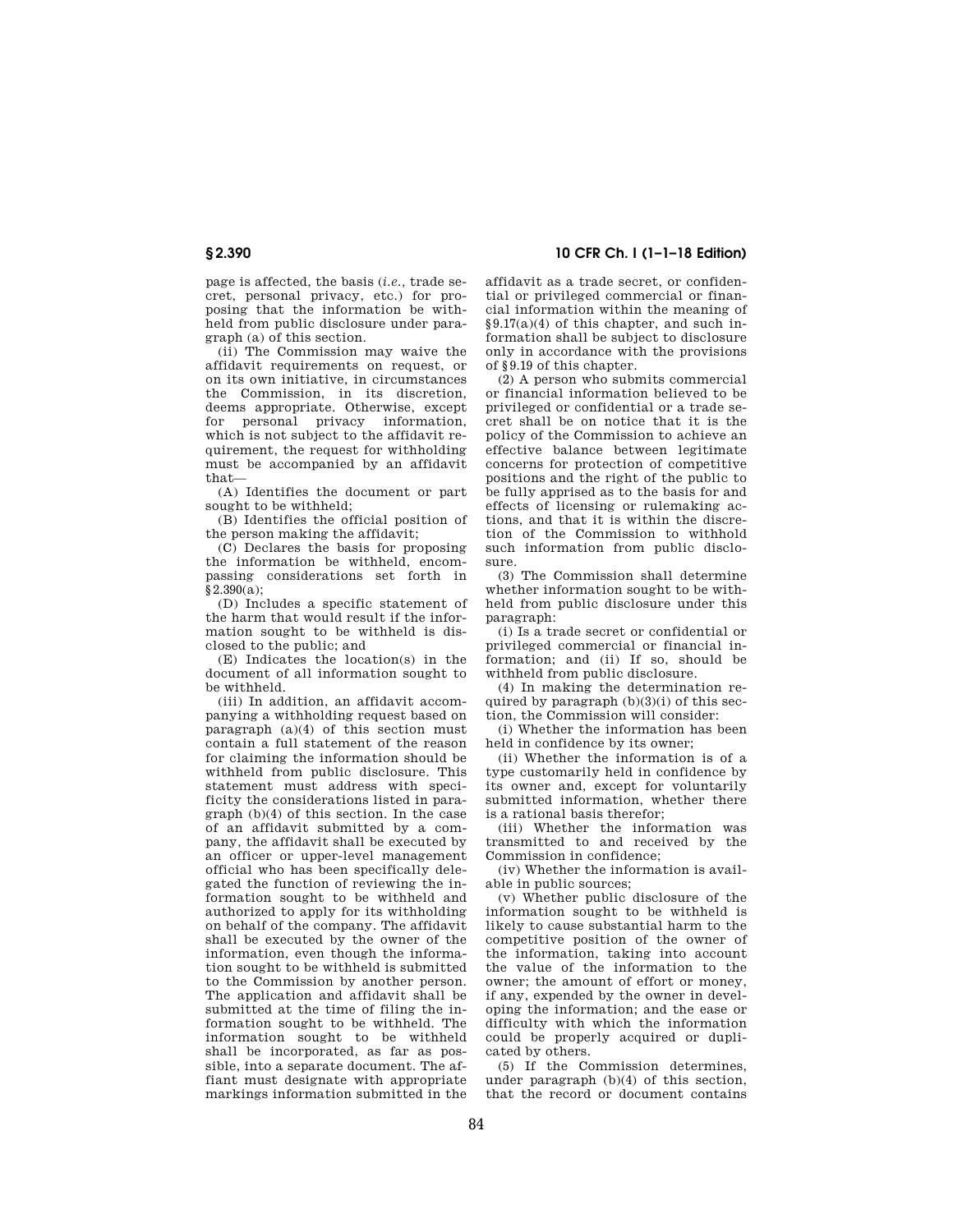## **Nuclear Regulatory Commission § 2.390**

trade secrets or privileged or confidential commercial or financial information, the Commission will then determine whether the right of the public to be fully apprised as to the bases for and effects of the proposed action outweighs the demonstrated concern for protection of a competitive position, and whether the information should be withheld from public disclosure under this paragraph. If the record or document for which withholding is sought is deemed by the Commission to be irrelevant or unnecessary to the performance of its functions, it will be returned to the applicant.

(6) Withholding from public inspection does not affect the right, if any, of persons properly and directly concerned to inspect the document. Either before a decision of the Commission on the matter of whether the information should be made publicly available or after a decision has been made that the information should be withheld from public disclosure, the Commission may require information claimed to be a trade secret or privileged or confidential commercial or financial information to be subject to inspection under a protective agreement by contractor personnel or government officials other than NRC officials, by the presiding officer in a proceeding, and under protective order by the parties to a proceeding. *In camera* sessions of hearings may be held when the information sought to be withheld is produced or offered in evidence. If the Commission subsequently determines that the information should be disclosed, the information and the transcript of such *in camera* session will be made publicly available.

(c) The Commission either may grant or deny a request for withholding under this section.

(1) If the request is granted, the Commission will notify the submitter of its determination to withhold the information from public disclosure.

(2) If the Commission denies a request for withholding under this section, it will provide the submitter with a statement of reasons for that determination. This decision will specify the date, which will be a reasonable time thereafter, when the document will be available at the NRC Web site, *http://*  *www.nrc.gov.* The document will not be returned to the submitter.

(3) Whenever a submitter desires to withdraw a document from Commission consideration, it may request return of the document, and the document will be returned unless the information—

(i) Forms part of the basis of an official agency decision, including but not limited to, a rulemaking proceeding or licensing activity;

(ii) Is contained in a document that was made available to or prepared for an NRC advisory committee;

(iii) Was revealed, or relied upon, in an open Commission meeting held in accordance with 10 CFR part 9, subpart  $C$ :

(iv) Has been requested in a Freedom of Information Act request; or

(v) Has been obtained during the course of an investigation conducted by the NRC Office of Investigations.

(d) The following information is considered commercial or financial inforwithin the meaning of §9.17(a)(4) of this chapter and is subject to disclosure only in accordance with the provisions of §9.19 of this chapter.

(1) Correspondence and reports to or from the NRC which contain information or records concerning a licensee's or applicant's physical protection, classified matter protection, or material control and accounting program for special nuclear material not otherwise designated as Safeguards Information or classified as National Security Information or Restricted Data.

(2) Information submitted in confidence to the Commission by a foreign source.

(e) Submitting information to NRC for consideration in connection with NRC licensing or regulatory activities shall be deemed to constitute authority for the NRC to reproduce and distribute sufficient copies to carry out the Commission's official responsibilities.

(f) The presiding officer, if any, or the Commission may, with reference to the NRC records and documents made available pursuant to this section,